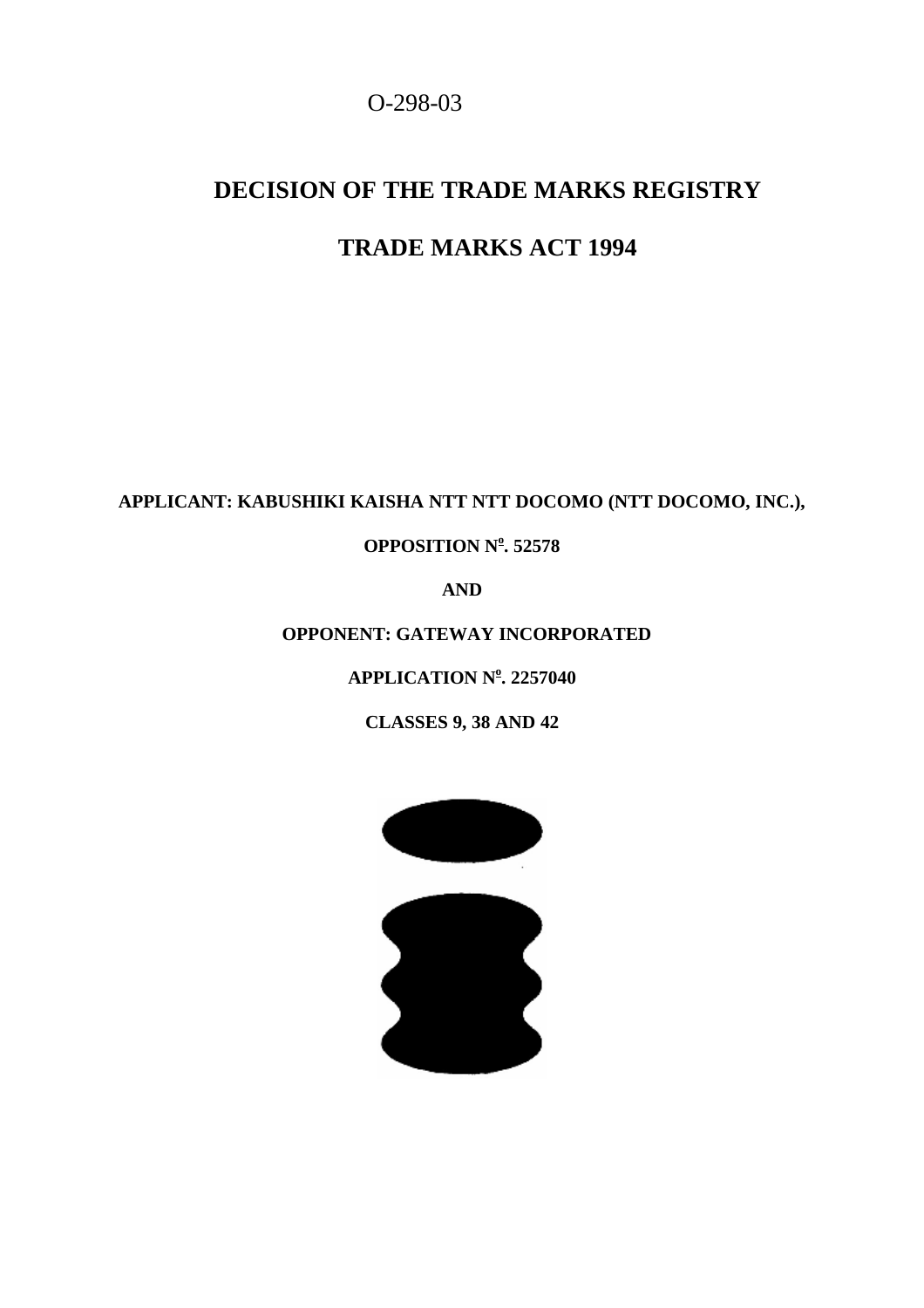#### **TRADE MARKS ACT 1994**

#### **BACKGROUND**

1. The mark is shown on the first page of this decision. It was applied for on  $2<sup>nd</sup>$  January 2001 by Kabushiki Kaisha NTT DoCoMo (NTT DoCoMo, Inc.), 11-1 Nagatacho 2-chome, Chiyodaku, Tokyo, Japan for:

> Class 9: Communication and telecommunication apparatus, equipment and instruments; telephones; mobile and video telephones; cellular telephones; PDA's (personal digital assistants); car navigation apparatus, equipment and instruments; apparatus for capturing, recording, reproducing, manipulating and transmitting data, images and sounds; data carriers, collectors, and feeders; magnetic data carriers and encoders; data processing apparatus and equipment; data banks; computer software and hardware; computer software and publications (downloadable) in electronic form supplied on-line from databases or from facilities provided on the Internet (including web sites); computer software, downloadable from a global computer network; computer software to enable searching of data; computer search engine software; pre-recorded and blank discs, diskettes, cartridges, cassettes, compact discs, CD Roms, DVD's, mini-discs and tapes; video films; electronic notice boards; printed circuits; integrated circuit cards (smart cards); encoded and magnetic charge cards, credit cards and debit cards; encoded and magnetic cards for use in relation to the electronic transfer of funds; cards bearing electronically recorded data; encoded or magnetic cards for use with computers; parts and fittings for all the aforesaid goods.

- Class 38: Telecommunications; communication services; communication by cellular telephones; radio and telephone paging services; providing telecommunications connections to a global computer network by computers; providing telecommunications connections to a global computer network by cellular telephones; electronic mail services; value-added network (VAN) services; advice and consultancy services in relation to all the aforesaid services.
- $Class 42$ : Computer data processing; computer rental; rental of computer software; updating of computer software; leasing or providing access time to computer databases, web sites, home pages and bulletin boards of others; computer consultancy services; computer programming; design of networks and telecommunication installations; providing computer software downloaded from a global computer network; advice and consultancy services in relation to all the aforesaid services.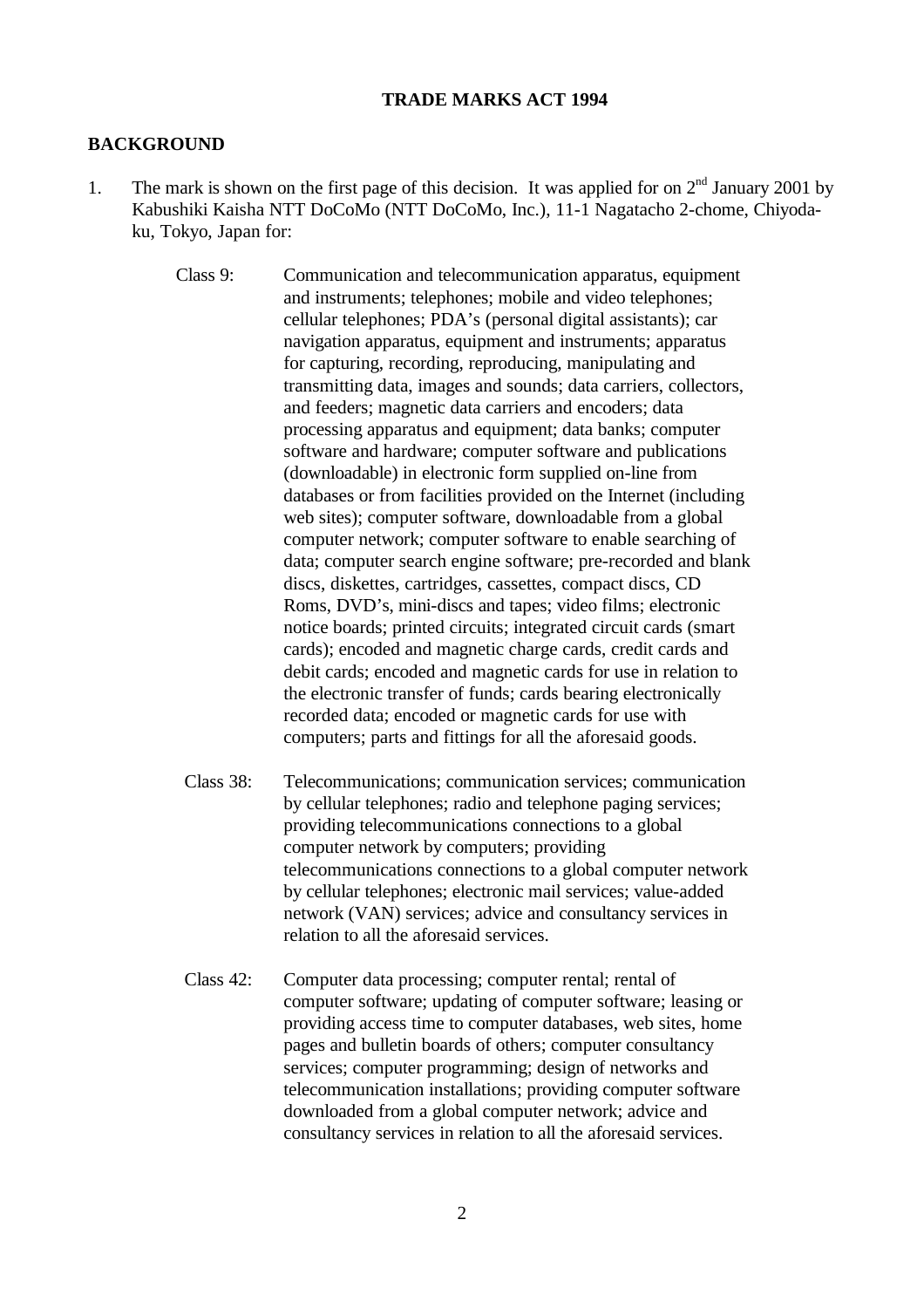- 2. Registration of the mark is opposed by Gateway Incorporated under ss. 5(2)(b), 5(3) and 5(4)(a) on the basis of earlier Community Trade Mark registrations, which I have listed in the Annex, and claimed earlier rights in the UK.
- 3. A Counterstatement was provided by the applicant denying the grounds asserted. Both parties ask for costs to be awarded in their favour.

### **HEARING**

4. The opponent was represented at the hearing by Mr. Brian Dunlop of Messrs. Wynne Jones Laine & James. The applicant was represented by Mr. Guy Tritton of Counsel, instructed by Messrs. Marks & Clerk.

#### **EVIDENCE**

#### Opponent's Evidence

- 5. The opponent's main evidence appears in a Statutory Declaration by Ms. Aideen Mary McCracken, their Director of Product Management and Development for Europe, the Middle East and Africa.
- 6. Gateway Incorporated was originally founded in the United States of America, and used the black and white branding since 1990 (see McCracken, paragraph 2), which is apparently based on the markings of Holstein or Friesian cows, and a recognition of the rural beginnings of the company.
- 7. A presence in Europe was established in Ireland in 1993 (McCracken, paragraph 2), which apparently serviced the UK and Irish markets, selling PC's and peripherals by 'direct telephone sales'. The extent of these sales in the UK is not indicated until later in Ms. McCracken's Declaration, where some evidence of actual trade is provided (see Exhibit AM4). From  $1<sup>st</sup>$ January 1997 to October 2001 373605 units were sold in the UK and Ireland. The business in the UK is given as \$1,136,555,104.46 (approximately as £733, 261, 357 using 1.55 as an exchange rate) over the same period, and breaks down, by year, as:

\$

| 1995 | 203,637,037                   |
|------|-------------------------------|
| 1996 | 253,532,872                   |
| 1997 | 301,801,378                   |
| 1998 | 253,380,126                   |
| 1999 | 124, 203, 691 (first quarter) |

- 8. On the basis of this material, there is little doubt that the opponent has a large presence in the UK, though it is not straightforward to quantify the extent of this from their evidence. For example, there is no evidence of market share. Nevertheless, I note the following.
- 9. In paragraph 9 of her statement, Ms. McCracken states that her company set up 'local showrooms' and retail stores in the UK. Locations are given – which extended throughout the UK before the relevant date (see Exhibit AM 8; some 18 stores are listed in the June 2000 PC Direct advertisement listed below). Full address for some of these stores appear in later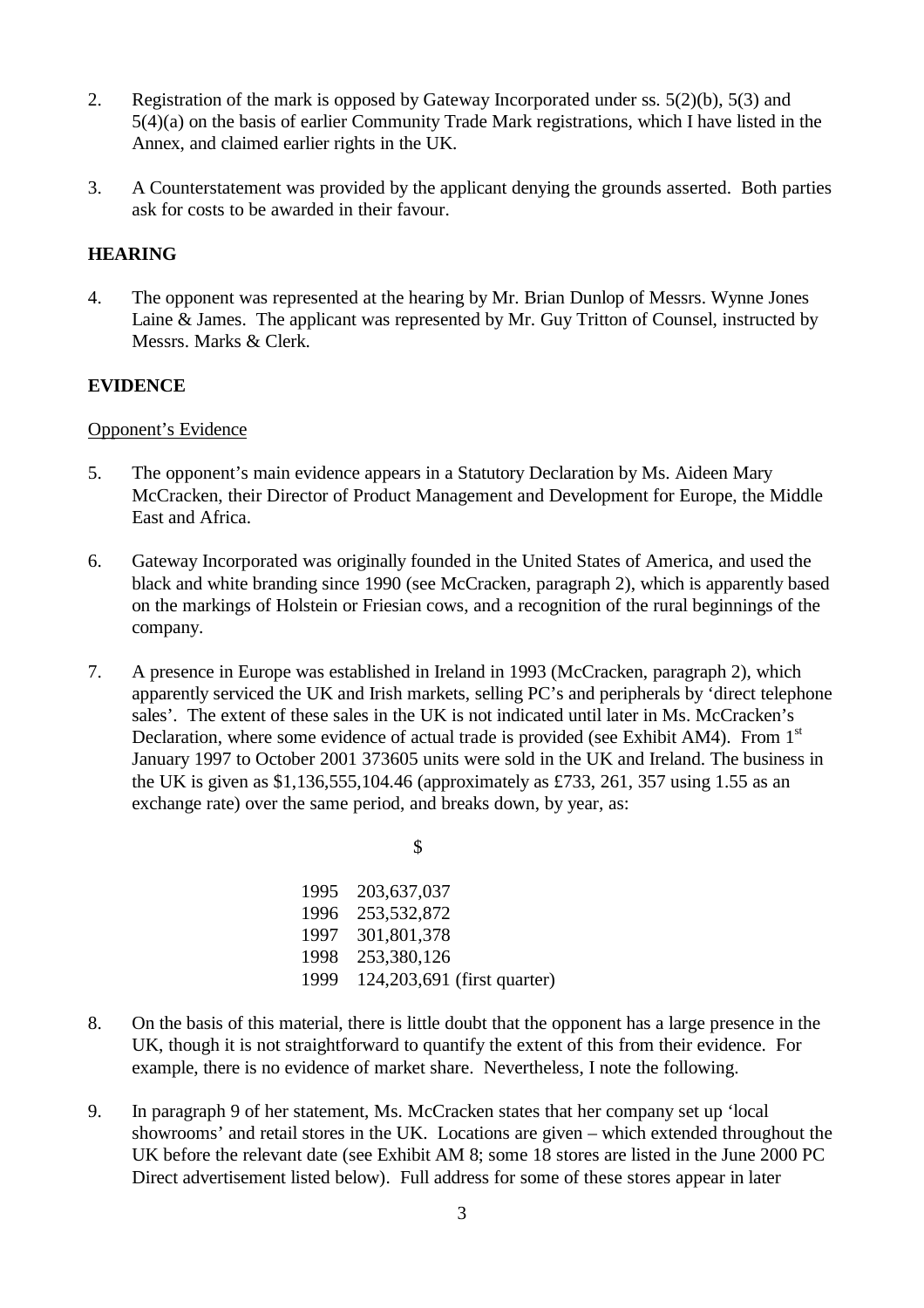evidence (see Exhibit AM 10 for example). Exhibit AM 9 encloses uncorrelated photographs of one or more stores (the Declaration of Ms. Heim (see later) states that these are of the opponent's Bluewater shopping center outlet in Kent). The black and white pattern is used as a livery in all the opponent's stores. The addresses and information on various 'retail partners' – BT, Debenhams and Argos are given as examples – is also provided. However, the nature and extent of the business with these partners is not quantified.

- 10. In terms of promotion of their business Ms. McCracken freely, and unhelpfully, mixes material that applies to jurisdictions other than the UK or it is unclear about where it applies, and/or the extent of its exposure (see Exhibit AM.2, and below). I will concentrate on the material that unambiguously applies to the United Kingdom.
- 11. First, there are three advertisements from UK PC magazines in Exhibit AM.2, enclosing photocopies of the front pages of the latter, with the examples appended (which I have assumed came from the editions indicated). Two of the examples are after or on the relevant date (from PC Direct, dated January and June 2001). The others are:

PC Direct, June 2000: contains a seven page advertisement part of which is directed at business customers, promoting PCs, software packages, Internet access and various peripherals. Advertising is directed at consumers in general. A number of Gateway stores are listed. Nearly all the pages of this promotional literature incorporate variations on the black and white pattern mark, used as a background. Trade mark No. 883975 is also freely used, but the marks are always accompanied by the GATEWAY trade name.

PC Magazine, January 2000. Here the black and white pattern mark is not used: Trade mark No. 883975 is, again, present and a mark similar to 1598481 is employed, though the patterning is different, and the GATEWAY name appears on its side. I note a variation on the pattern, consisting of a small 'Saturn' like globe, is also employed, as a reference to the Internet, next to the sign GATEWAY.NET.

- 12. Other magazines in Exhibit AM 2 are either clearly not for the UK market, or unclearly, might be (see the list of publications halfway through the Exhibit which is, very unhelpfully, not numbered). Some of the documents have no indication on them as to where they were published.
- 13. Nevertheless, there is a list halfway through Exhibit AM 2 which contains a list of magazines, with 'months and ad names which have been run in the UK'. The publications cited are WINDOWS MAGAZINE, BYTE AND PC WORLD. The adverts, which as far as I can see are not shown, were produced monthly in the years 1988 to 1993, well before the relevant date.
- 14. Individual adverts were placed in the following publications:

| Daily Mail | 10.07.00 |
|------------|----------|
| Times      | 08.07.00 |
| Telegraph  | 08.07.00 |
| The Sun    | 08.07.00 |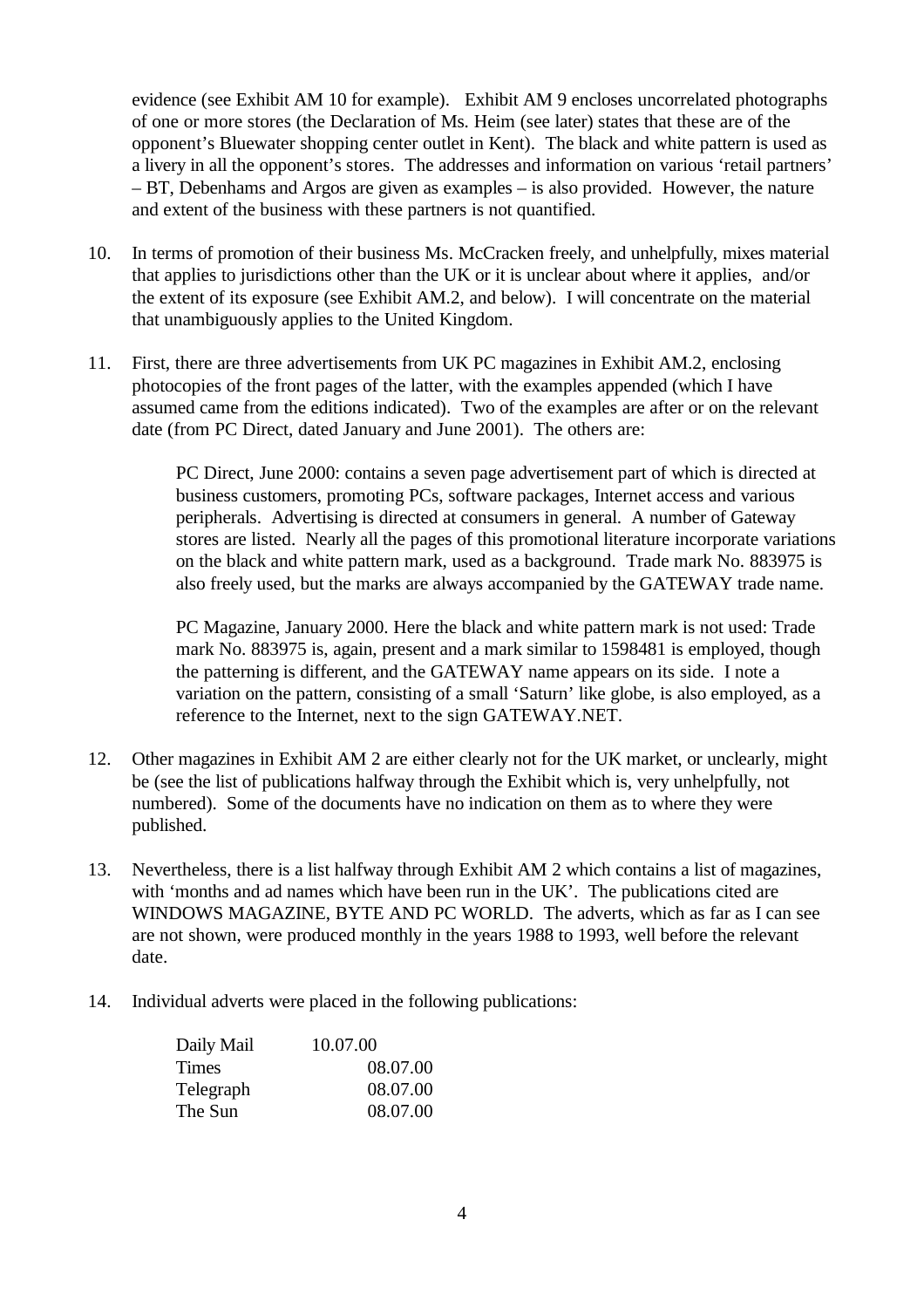| The Independent | 07.07.00 |
|-----------------|----------|
| The Guardian    | 07.07.00 |
| The Mirror      | 07.07.00 |

Again, the black and white pattern is employed as a background in these adverts, mark number No. 883975 appears, but the sign GATEWAY is the most prominent symbol.

- 15. Other evidence of promotion are what I take to be invoices or bills referring to advertisements in the UK that took place in 1999 (UK Computing, Scotland in Business), but it is not made clear what these adverts were.
- 16. Ms. McCracken states:

"In addition to advertising in specialised magazines my company enhanced their profile by press releases (examples of more recent ones of which are attached as Exhibit AM.5); direct press contacts to encourage press reviews of individual computers, either in the relevant country or at launches in Dublin. Over the years, customer newsletters and magazines were issued. Examples of pages from Spotlight, GWK2 GATEWAY and Gateway Business News are attached as Exhibit AM.5A. We further had stands at a number of major exhibitions..'

However, many of the latter were held some time ago, abroad, or both. As for the press releases, their coverage is not made clear. The same is true of the customer magazines. Other methods of advertising include direct mailing of customers (examples of the type of material is provided in Exhibit AM.11); however, no information on the extent of this activity is given. Ms. McCracken also states that her company's products have been advertised on radio and television in the UK: however there is no evidence of the extent of this, and I do not see how promotion of their products on the radio, aside from verbal references to 'black and white markings', would help their case.

- 17. The opponent claims a presence on the Internet since 1996, Ms. McCracken stating that her company was the first to sell directly from that medium, winning an award in 2000 from PC Magazine (see Exhibit AM7).
- 18. Also mentioned by Ms. McCracken (paragraph 13) are 'on-line learning' packages: Exhibit AM.16 is cited, but I was unable to find the evidence indicated therein.
- 19. In paragraph 14 of her Declaration, Ms. McCracken describes the opponent's activities as an Internet Service Provider. In the UK in 2000 there were 60,000 users of this service. Considering the users of the Internet in this country, this seems rather a low number.
- 20. Ms. McCracken states, in relation to use of the mark:

'It will be noted that throughout the advertising, literature and packaging my company uses a black on white pattern extensively on its packaging, advertising, in its box logo, merchandising. which are available for example from www.Spot shop.com and on the products themselves. For example every box is patterned and this means that a Gateway delivery can be spotted from some distance away. In addition to the examples already shown, Exhibit AM.14 includes many other examples of this usage. This usage of the black and white pattern as a Trade Mark has been a consistent feature since 1991, and as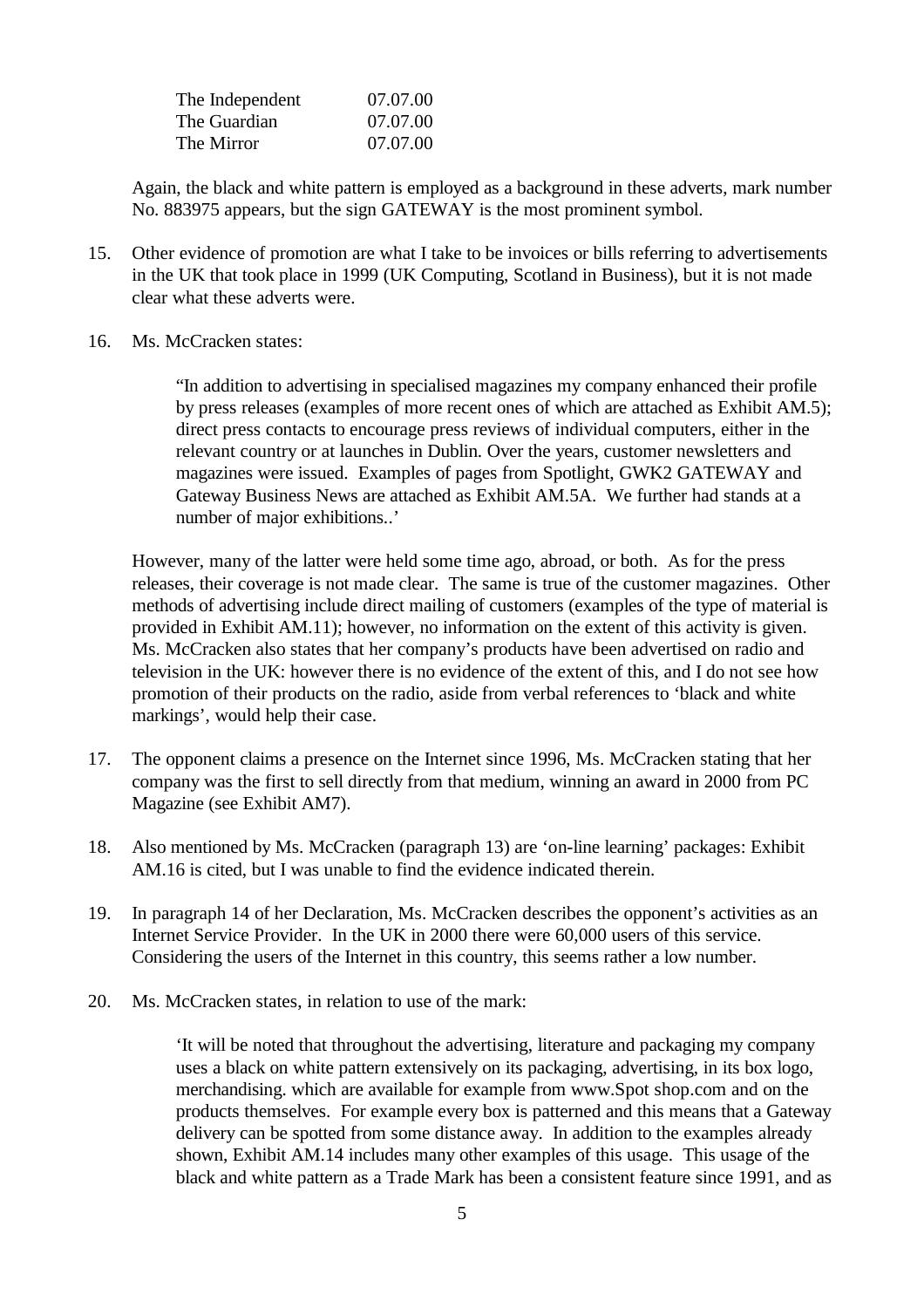will be seen from Exhibit AM.9, the pattern Trade Mark appears almost everywhere including sales desks and throughout the shops. It will further be noted that an extensive range of patterns are used so that the public associate the black and white pattern with my company and its products and services.'

It is clear that the opponent seeks to emphasis their black and white pattern trade mark. A 'Spotshop' is mentioned (McCracken, paragraph 2 and Exhibits AM5 and AM.5A), and a website spotshop.com (which sells merchandise – it appears to be American based as all the prices are in US dollars; see Exhibit AM10).

- 21. I comment further on the nature of the opponent's evidence in my consideration of s. 5(3), below.
- 22. The opponent also encloses a Witness Statement sworn by their trade mark attorney, Mr. Brain Kenneth Charles Dunlop. This refers (Exhibit BKCD.1) to a letter dated  $3<sup>rd</sup>$  April 2001from the opponent to the applicant which states, *inter alia*:

"Our clients have noted your client's application and inasmuch as it is simply a stylised i, they have no great objection to it. However, they are concerned that if it were to be, for example, placed on packaging in such a way that it extended around the corners of the packaging, then it would look very similar to our clients well known pattern trade mark. To illustrate this point we enclose some photographs where your client's mark has indeed been applied to a box.

Our clients have indicated that they would be prepared not to oppose your client's application, if your clients are prepared to undertake to use the mark as a stand alone logo; not to use it as part of a pattern and to use it only on a single two-dimensional plane."

23. Mr. Dunlop further includes in this Exhibit a catalogue from the opponent called the 'Gateway Gear collection', and is an 'Employee Catalog', clearly directed at the US employees. This is dated 2001. Later on in the Exhibit are photocopied pictures of a box with the applicant's device depicted over more than on face, thus:



I will return to this evidence later on.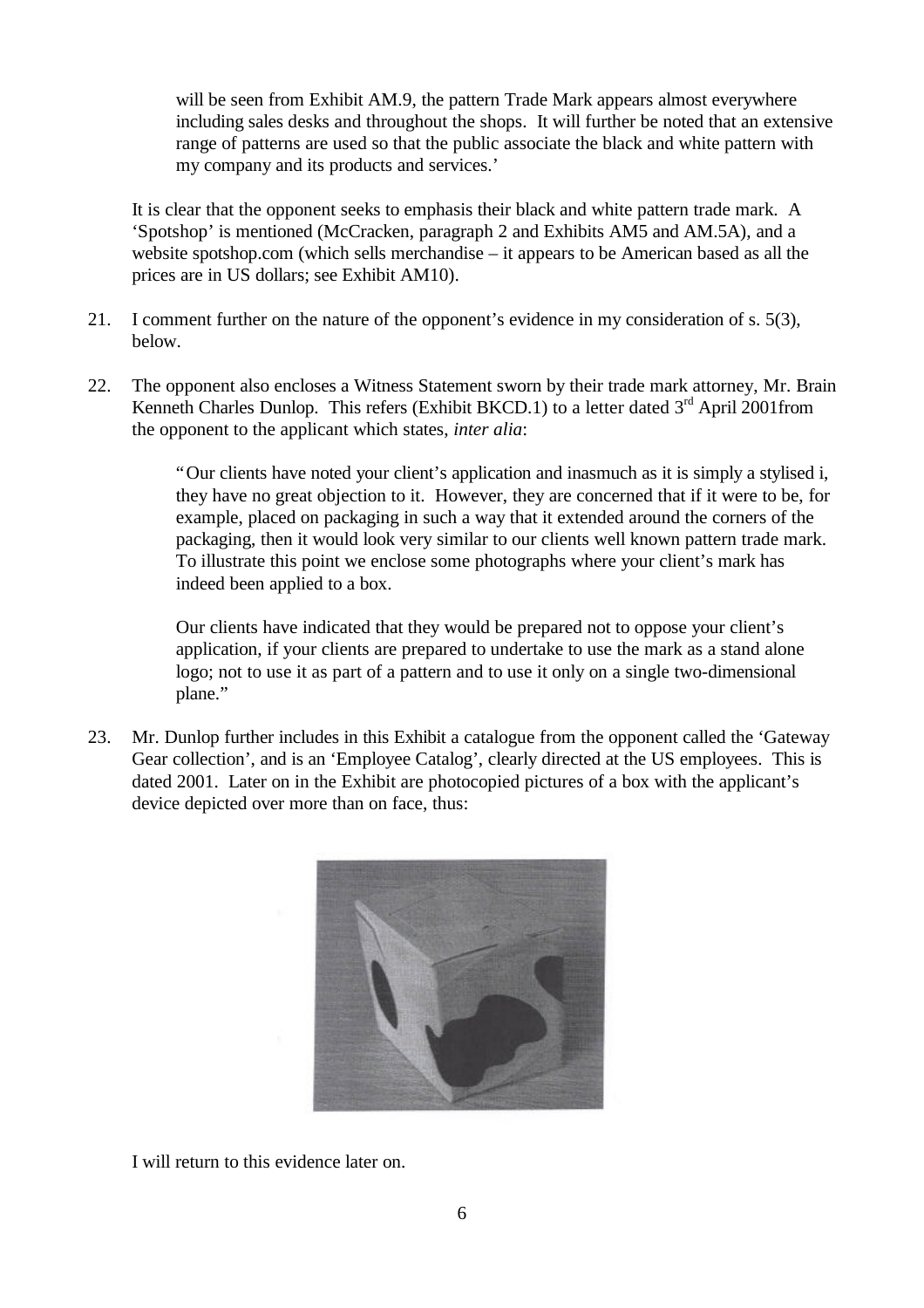#### Applicant's evidence

- 24. This appears in the form of a Witness Statement by Yoshitaro Shimanuki, the applicant's Executive Manager of IP. Mr. Shimanuki describes the development and use of his company's mark. It appears to be used as a designation of the applicant's mobile (phone) Internet technology system, more commonly called I-MODE. There is evidence to show that this system is popular in Japan, and is known in other countries of the Far East, and in Europe (Shimanuki, paragraphs 7 and 9), but not in the UK. Of course, none of this material is of particular utility to the applicant in this present case; however, it does show use of their mark as a by-product of this material: it is shown as the 'wavy-I' device (Exhibits YS1 and YS2). By far the more common appellation is I-MODE, which is usually written thus: 'i-mode', though the wavy I is used with the word 'mode', as well but, when the totality of the applicant's evidence is taken into account, rarely. In fact, the assertion from Mr. Shimanuki that the '**i** Device mark has also received considerable publicity in major newspapers and magazines throughout the world' is simply not shown by the material he has submitted: for example, Exhibit YS3 do not appear to depict the device at all.
- 25. The vast majority of Mr. Shimanuki's Statement is made up of submission in the form of criticism of Ms. McCracken's Declaration. I will refer to this as and when it becomes relevant to my Decision. However, I note, in particular, a reference to other users of marks similar to the applicant's in the UK. An example is the citation of a business known as 'Electronic Cow' that seems to provide music software over the Internet downloadable from their web-site. Mr. Shimanuki stated that 'It appears that Electronic Cow has been operating for at least three years and they use various cow spotted patterns and symbols. Their business is also described as 'Friesian splattered audio and midi software'.

## Evidence in reply

- 26. The opponent also encloses a Witness Statement and an Affidavit, the Statement being sworn by Mr. Dunlop, and the Affidavit by Stephanie G. Heim, the opponent's Corporate Assistant Secretary. The former is concerned with the letter I have cited above from Exhibit BKCD.1, and its status as a communication 'Without Prejudice'. This issue was resolved at the hearing.
- 27. In his Statement Mr. Dunlop goes on to give examples of products (Exhibit BKCD.2) delivered up following legal action by the opponent. He also says that if his clients were aware of the entity referred to by Mr. Shimanuki (see paragraph 25 above), they would have taken action against it; it seems, however, that this business is no longer operational.
- 28. The Affidavit by Ms. Heim consists of a reply to various submissions made in Mr. Shimanuki's Statement. I will not deal with them here as I regard the majority as almost completely irrelevant to the major course of my decision.

## **LAW**

- 29. The relevant section of the Act is:
	- "5.(2) A trade mark shall not be registered if because
		- (a) …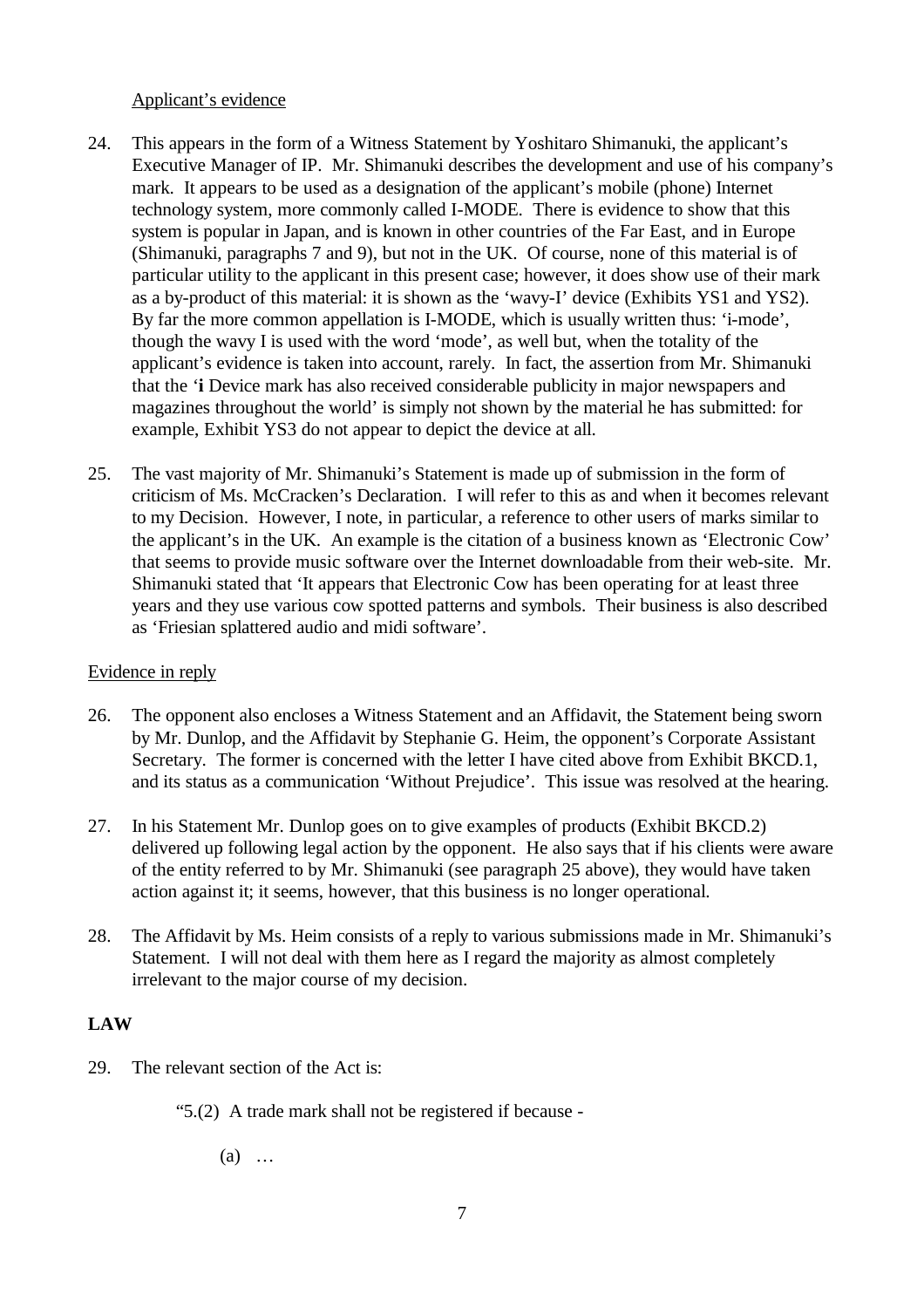(b) it is similar to an earlier trade mark and is to be registered for goods or services identical with or similar to those for which the earlier trade mark is protected,

there exists a likelihood of confusion on the part of the public, which includes the likelihood of association with the earlier trade mark.

(3) A trade mark which –

(a) is identical with or similar to an earlier trade mark, and

(b) is to be registered for goods or services which are not similar to those for which the earlier trade mark is protected,

shall not be registered if, or to the extent that, the earlier trade mark has a reputation in the United Kingdom (or, in the case of a Community trade mark, in the European Community) and the use of the later mark without due cause would take unfair advantage of, or be detrimental to, the distinctive character or the repute of the earlier trade mark.

(4) A trade mark shall not be registered if, or to the extent that, its use in the United Kingdom is liable to be prevented -

(a) by virtue of any rule of law (in particular, the law of passing off) protecting an unregistered trade mark or other sign used in the course of trade, or

 $(b)$  ...

A person thus entitled to prevent the use of a trade mark is referred to in this Act as the proprietor of an "earlier right" in relation to the trade mark."

## **DECISION**

30. There was an issue which arose from Mr. Dunlop's Statement, pursued in Mr. Shimanuki's Statement, about 'Without Prejudice' correspondence, but any protest from either party evaporated at the hearing, and I will not consider it further.

#### S. 5(2)(b)

31. In approaching this section I am mindful of the following decisions of the European Court of Justice (ECJ) on this provision (equivalent to Article 4(1)(b) of Directive 89/104/EEC) in *Sabel BV v Puma AG* [1998] E.T.M.R. 1, *Canon Kabushiki Kaisha v Metro-Goldwyn-Mayer Inc* [1999] E.T.M.R. 1, *Lloyd Schuhfabrik Meyer & Co GmbH v Klijsen Handel B.V.* [2000] F.S.R. 77 and *Marca Mode CV v Adidas AG* [2000] E.T.M.R. 723. It is clear from these cases that:

> (a) the likelihood of confusion must be appreciated globally, taking account of all relevant factors; *Sabel,* paragraph 22;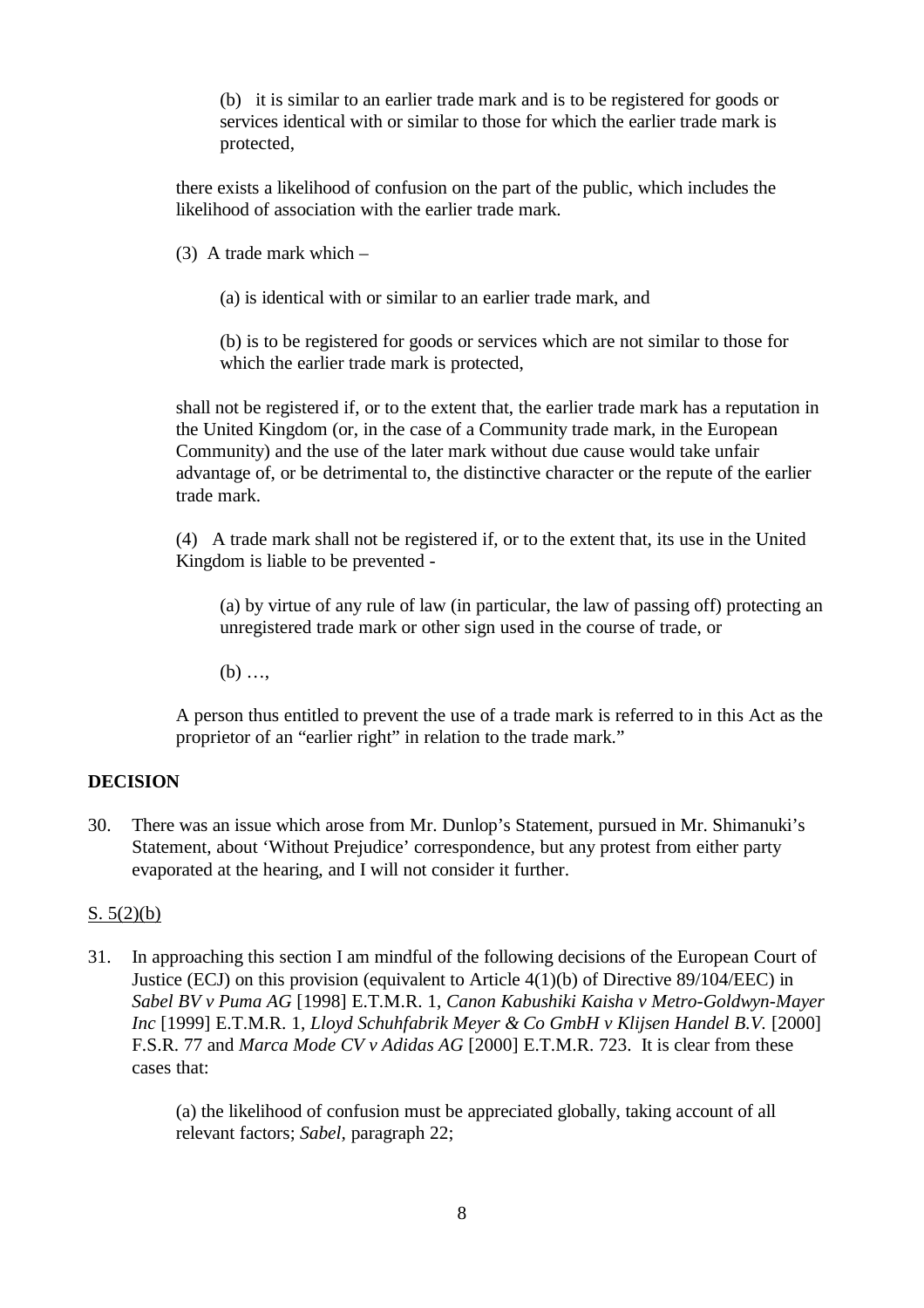(b) the matter must be judged through the eyes of the average consumer of the goods/services in question; *Sabel BV*, paragraph 23, who is deemed to be reasonably well informed and reasonably circumspect and observant - but who rarely has the chance to make direct comparisons between marks and must instead rely upon the imperfect picture of them he has kept in his mind; *Lloyd,* paragraph 27;

(c) the average consumer normally perceives a mark as a whole and does not proceed to analyse its various details; *Sabel BV*, paragraph 23;

(d) the visual, aural and conceptual similarities of the marks must therefore be assessed by reference to the overall impressions created by the marks bearing in mind their distinctive and dominant components; *Sabel BV*, paragraph 23;

(e) a lesser degree of similarity between the marks may be offset by a greater degree of similarity between the goods, and *vice versa*; *Canon*, paragraph 17;

(f) there is a greater likelihood of confusion where the earlier trade mark has a highly distinctive character, either *per se* or because of the use that has been made of it; *Sabel*, paragraph 24;

(g) mere association, in the sense that the later mark brings the earlier mark to mind, is not sufficient for the purposes of Section 5(2); *Sabel*, paragraph 26;

(h) further, the reputation of a mark does not give grounds for presuming a likelihood of confusion simply because of a likelihood of association in the strict sense; *Marca Mode*, paragraph 41;

(i) but if the association between the marks causes the public to wrongly believe that the respective goods come from the same or economically linked undertakings, there is a likelihood of confusion within the meaning of the section; *Canon*, paragraph 29.

#### The opponent's reputation

- 32. The nature and extent of the reputation of an earlier mark is of significance under s. 5(2)(b) (see point (f) above) and, clearly, under s. 5(3). Having carefully reviewed the opponent's evidence, I cannot come to the conclusion that they are the possessors of well-known marks in the UK: they might be, but have not proved it here.
- 33. My reservations arise from Ms. McCracken's Declaration which is the key document for the opponent in this regard – and I find it ill-structured, much of it being simply irrelevant. The Declaration may prove that the opponent is a multinational selling computers to many different countries, but does not show how dominant they are in the United Kingdom. That their sales in the UK are large is not disputed; that their marks and black and white patterning is used in their marketing and packaging is, again, apparent. But it is the extent of this reputation, against a backdrop of the industry in which they operate, that is not made plain. I will give two examples (there are others) of the inefficacy of the opponent's evidence.
- 34. In the last paragraph of her Declaration, Ms. McCracken cites (Exhibit AM.16) a book entitled 'America's Greatest Brands', which describes the opponent's black and white mark as 'one of the world's most recognisable brands.' I am inclined to think that this citation rather sums up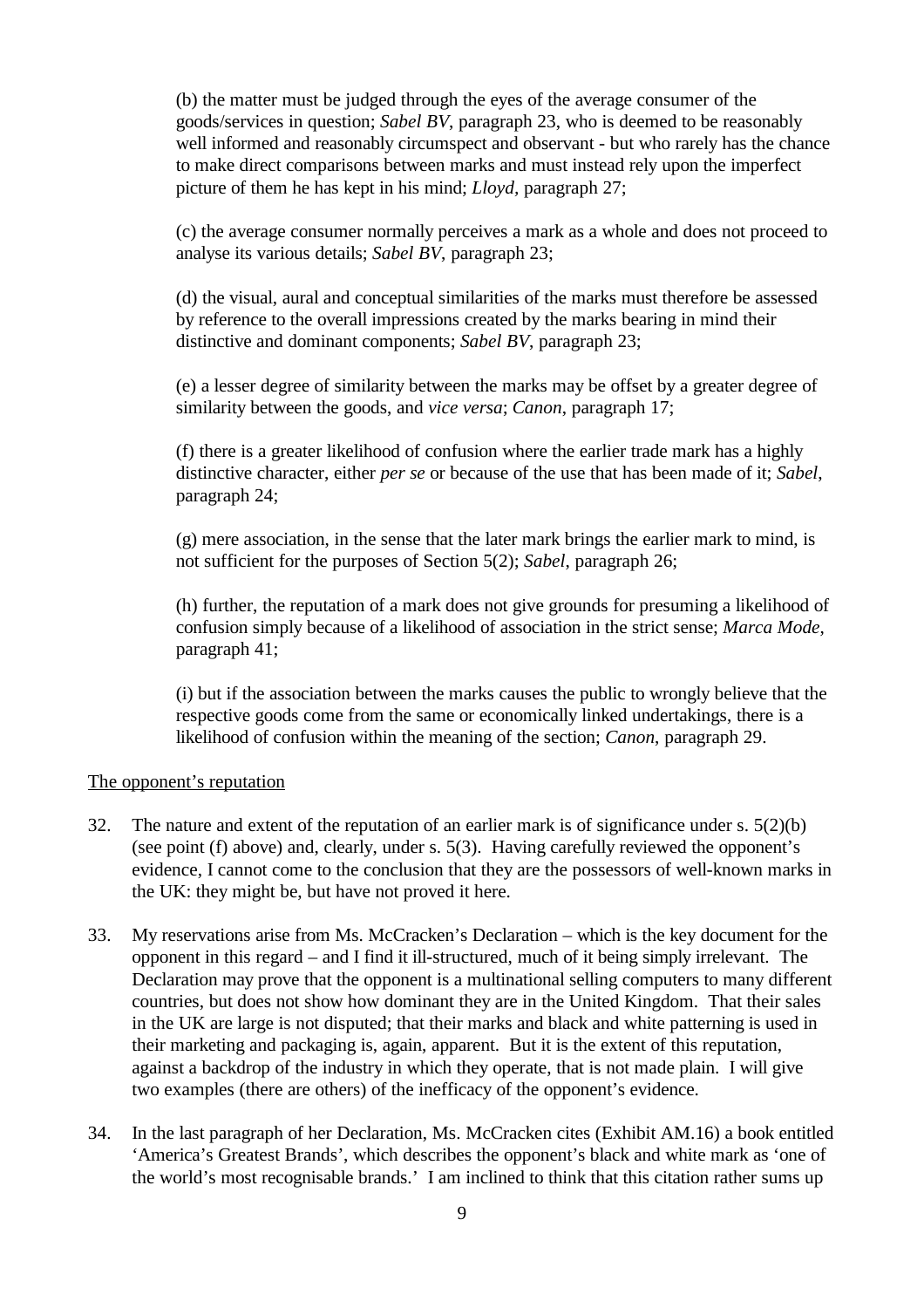the nature of much of the material they have provided: it comes from an American publication, might reflect a world view (as seen from that country), but reveals less than one might first think about the perception of the mark in the UK.

- 35. Another example that proves little, is Ms. McCracken's reference, in Exhibit AM.15 to use of a black and white pattern in a BBC News report. First, it would not be unusual for a media graphic to use a symbol that is representative of its subject matter, well known or not. Next, the report is from the BBC's 'On-line North America business reporter' and might reflect the awareness of the symbol in that country. And, finally, the second paragraph of the report explains where the pattern is from: hardly likely if knowledge of it was widespread in the UK.
- 36. Turning to the evidence that I do regard as relevant, though it is clear that the opponent's marks are used on their products and in promotion, when they are, it is always with the name of the company, Gateway. Of their registrations, it is the spotted box logo (CTM No.883975) that repeatedly appears in their literature. If CTM 1598648 – the pattern mark – is not exactly reproduced in evidence, there are many examples that are, at least, similar to it; and it is clear from the 'Corporate Identity' advice in Exhibit AM1 that many variations on the 'cow spots' are allowed. CTM 1598481 is described in its registration as '..in the form of a box or container in which the goods are packed' and it is apparent from Ms. McCracken's evidence that this is how the opponent's products are delivered to the public (see McCracken , paragraph 15). In short, such use as the opponent has encompasses use of CMT 883975 (the 'box logo' mark), CTM 1598481 (the packaging mark) and variations on CTM 1598648 (the pattern mark). But always with the 'Gateway' name. An example of this for CMT 883975 and CTM 1598481 appears in Exhibit AM.2, about ¾s of the way through this unhelpfully unnumbered exhibit, in the form of a document entitled 'Het onderwijs PC-Privé Project', which I take to be for the Dutch market, but illustrates the point about use of the Gateway name.
- 37. Then there is the opponent's own advice on the use of their brands, given in Exhibit AM1. This states, *inter alia*:

"Cow Spots are an important part of the Gateway 2000 brand image, representing the company's Midwestern, agricultural roots and the Waitt family's four-generation cattle business. They are our strongest brand icon and should be used in some way in nearly every communication piece we produce. We may get tired of Cow Spots, but our audience do not have the same exposure to them. However, we need to be careful not to overdo it with cow spots. It's easy to use too many, and too much of anything gets tiresome quickly. *It's best to use cow spots as an accent rather than the primary design element*'. (My emphasis).

There is no doubt that the opponent regards 'Cow Spots' as a very important 'brand icon' ('their strongest'), but it also made clear that they are 'only one element of the Gateway Corporate Identity Program' which, from the evidence, centers on the 'Gateway' name, and the spotted box logo – the latter never appearing without the former.

38. Of course, such use as they have of their marks will still create recognition of the opponent's brands amongst the PC buying public, but consumers will tend to look for the company name to confirm that the products so branded are produced by the opponent. There will be an expectation of appearance of the Gateway name, as it is this sign that is the opponent's consistent mark of trade.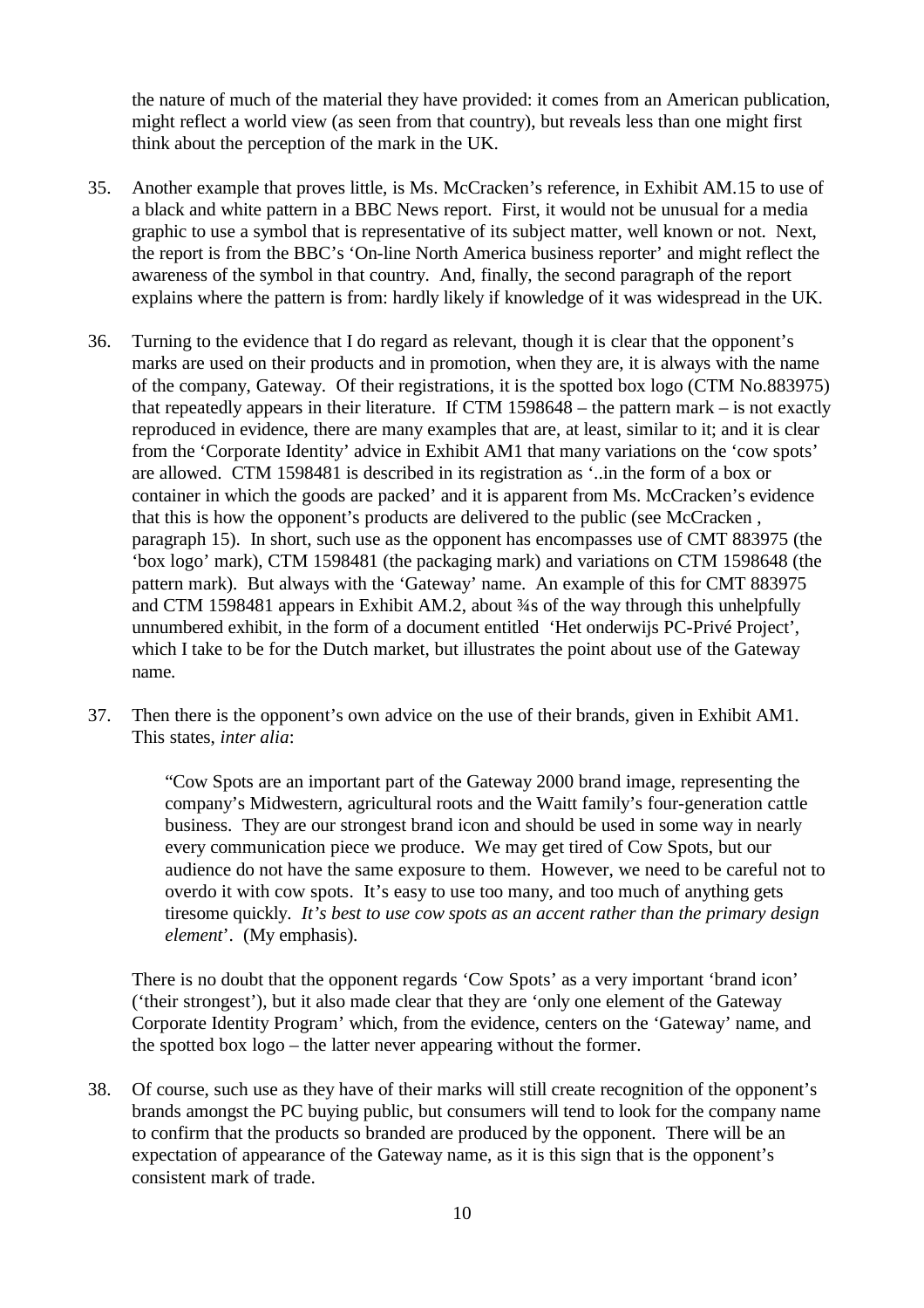39. I have thus come to the conclusion that the opponent has a reputation under its marks in the UK: but they have not proved that they are well known enough to be regarded as having the status of a household name in the sense required for an enhanced distinctiveness under s. 5(2)(b) (see *DUONEBS* Trade Mark: Appointed Person (BL O/048/01), paragraph 14). This finding actually makes no difference to the course of my decision: as will be seen, the crucial issue, here, is the similarity of the marks in suit, which I discuss below.

#### Similarity of goods

40. These are set out at the beginning of this decision and in the Annex below. I will not be carrying out a detailed analysis of the individual goods at issue: suffice it to state that there are goods in the application in Classes 9 and 42 that are identical and/or similar to those in the opponent's registrations. I do not believe that this view was opposed by anyone at the hearing.

#### The Average Consumer

41. All of us use and are likely to buy computers. I take the average consumer to be the public at large. And, as is clear from the opponent's evidence, business customers who are also in the market for PCs.

#### The similarity of the marks

42. The earlier marks, that is, the opponent's CTMs, are described thus on their registrations:

CTM 883975: 'The mark consists in a stylised representation of a black and white cowspotted-box';

CTM 1598481: 'The mark is in the form of a box or container in which the goods are packed'; and

CTM 1598648: 'The mark in the square comprises a pattern or one repeat of a pattern as applied to the goods, their packaging, literature, labels, shop fronts and/or shop furnishings'

The first two marks are clearly intended to be limited to depictions of boxes; CTM 883975 is a logo, but is a stylised version of a box in which the opponent's products (computers, computer peripherals and computer software) might be packaged, and CTM 1598481 is a 3-dimensional representation of the packaging itself. CTM 883975 might appear on CTM 1598481, but never the other way round. I believe, that these are furthest from the mark in suit as, conceptually, they are suggestive of a 3-dimensional object. Despite submissions to the contrary by Mr. Tritton – who thought that because CTM 1598648 was a pattern mark and his client's was not, this worked against the opponent – I consider that this is their best case.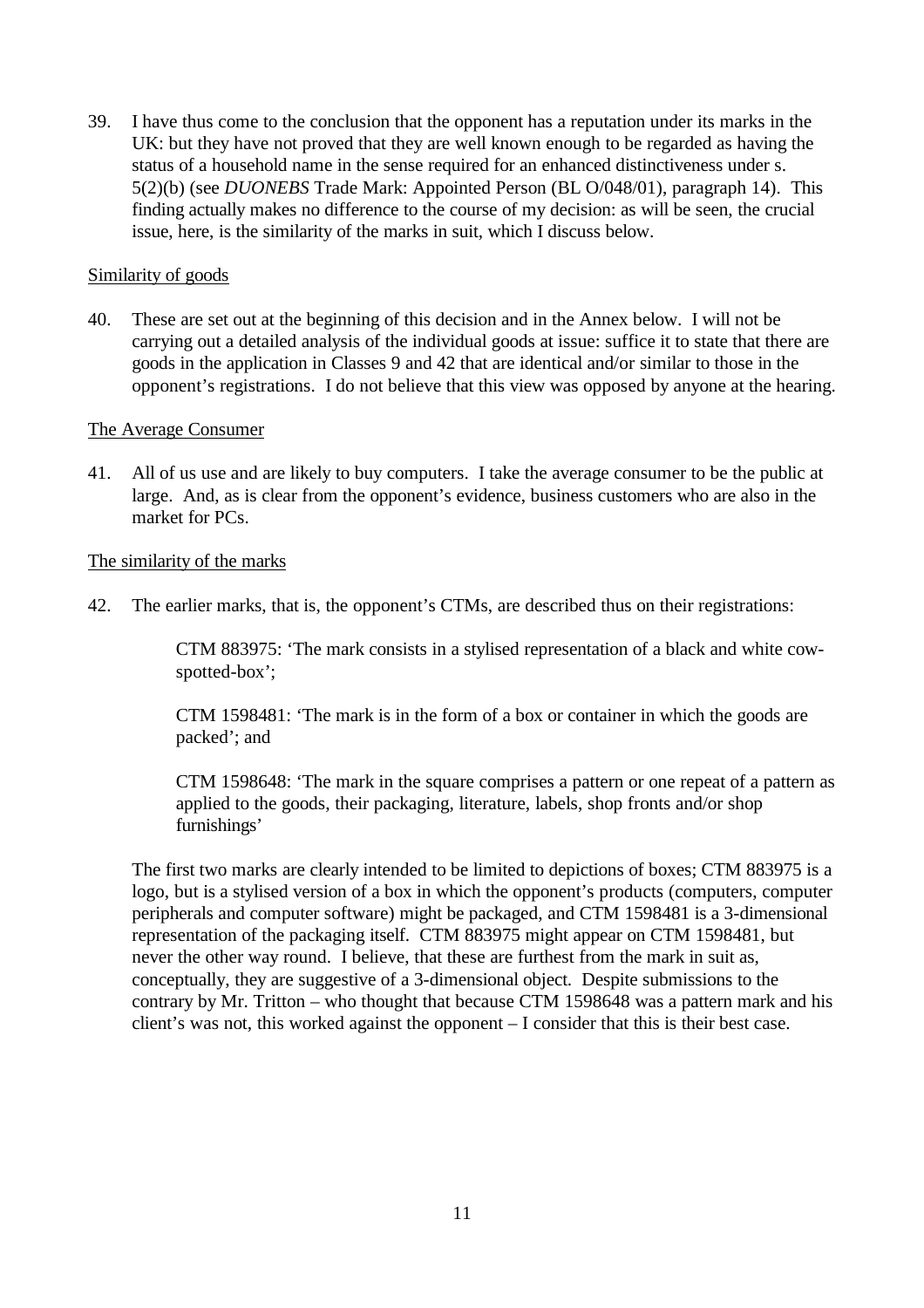43. And I do not believe that it is a very strong case. I have placed the marks side by side:



- 44. Though it is clear from the case law that consumers do not have the advantage of such a comparison (see point (b), paragraph 31 above) – and allowing for imperfect recollection – I think even the opponent would have to admit that that most people would struggle to find any confusing similarity between these marks at all. The only resemblance they seem to possess is the black colour and a curvilinear boarder. I think that the majority of consumers would see the applicant's marks as a letter 'i' and the opponent's as a pattern of black blobs.
- 45. In fact, as Mr. Tritton pointed out in his skeleton argument and at the hearing, even the opponent seemed to implicitly accept that confusion is unlikely.  $-$  See their letter dated  $3<sup>rd</sup>$ April 2001 (Exhibit BKCD; paragraph 22 above):'Our clients have noted your client's application and inasmuch as it is simply a stylised i, they have no great objection to it.'
- 46. Nevertheless, this is not the end of the matter, as the opponent's contend that the presentation of the mark as shown above (see paragraph 23, which I will call the 'box presentation') must be regarded as 'normal and fair use'. See Mr. Dunlop's view on this quoted below (paragraph 49).
- 47. So what is normal and fair use? As a general rule, I think that 'normal and fair use' must be drawn pretty narrowly. Examples might be a word mark in unimaginatively different type faces. Or in different colours. Manipulation of a mark is clearly out. As Mr. Tritton stated, 'typical abnormal use' is plainly excluded, though such may occur in the marketplace.
- 48. Turning to the guidance from the case law, as far as I am able to determine, that relevant to this issue arises from judgments based on infringement under s. 10 of the Act. The term normal and fair use, in relation to the 1994 legislation, was used by Jacob J. in *Origins Natural Resources* [1995] FSR 280, where he states:

"Section 10 of the Trade Marks Act presupposes that the plaintiff's mark is in use or will come into use. It requires the court to assume the mark of the plaintiff is used in a normal and fair manner in relation to the goods for which it is registered and then to assess a likelihood of confusion in relation to the way the defendant uses its mark, discounting external added matter or circumstances. The comparison is mark for mark."

## In [2000] F.S.R. 767 *Premier Brands UK Ltd v. Typhoon Europe Ltd* (page 779), Neuberger J. stated:

"In my judgment, in the absence of argument or evidence to the contrary, the way in which the proprietor actually uses the mark can be said, at the very least *prima facie*, to be the paradigm case of its use in a normal and fair manner."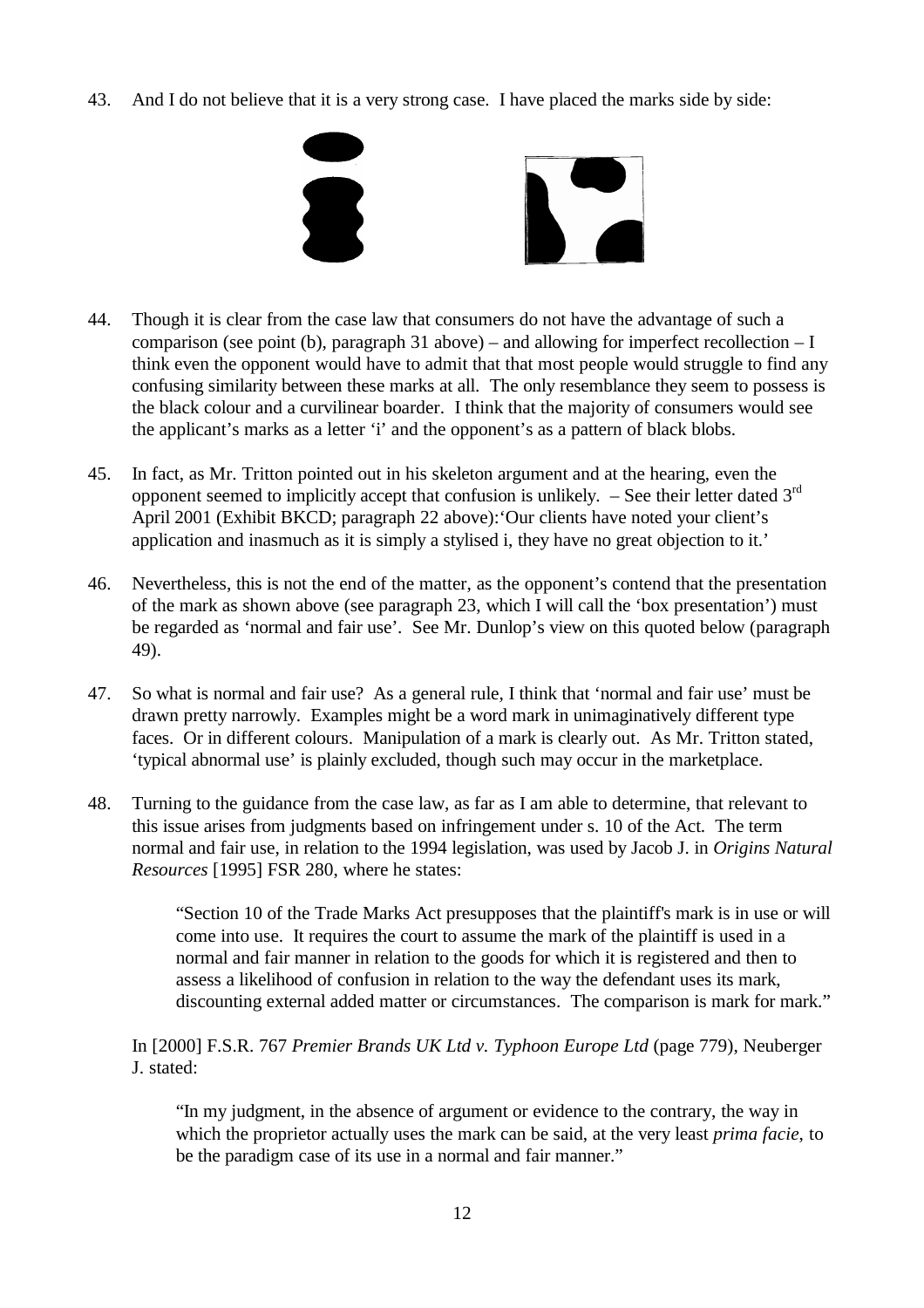49. Again, this was a s. 10 case. However, the same principle was followed in *Open Country* [2000] RPC 477, though this was an opposition conducted under the 1938 Act. Mr. Dunlop commented thus:

> "Mr. Tritton says it is further established when considering the likelihood of confusion under 5(2) one takes into account fair and normal use of the opponent's and applicant's marks. He then quotes *British Sugar* and *Origins*, which, of course, are not 5(2) cases. They are section 10. Whilst one might look to decisions under section 10 for some assistance, you have to be a bit careful because there you are looking at an actual use of the mark because it is infringement. You are then saying, 'Is this actual fair and normal use?' In this case the use of the applicant's mark is irrelevant because it has not taken place in the UK. It is only one of the fair and normal uses. There are a range of possible fair and normal uses of any trade mark. That is why we are in this dilemma. They have a fair and normal use which I indicated at the very beginning we would not object to. What we object to is the other possible fair and normal uses."

- 50. I do not believe that these s. 10 cases can be dismissed for the reasons given. First, I do not see that the approach established in s. 10 must not be applied to s. 5 because infringement cases deal with the actual use of the defendant's mark. In many s. 5 oppositions, there has also been actual use as well, and it is logical that this might be indicative of normal and fair use – in that it represents what an applicant had in mind in applying for a mark in a particular form. Further, I see nothing in those cases suggesting that the use in question must be limited to the UK.
- 51. Turning to the applicant's use of their mark, it is limited, but clearly highlights the alphabetical significance as the letter 'i'. See examples in Exhibit YS1, where the mark is used with the word 'mode'. As stated above, the applicant's mobile (phone) Internet technology system is called I-MODE, where the 'I' (presumably) stands for 'internet' or 'information'. In the context of this observation, it is rather unlikely that the applicants would wish to even consider presenting their mark in such a way that would obscure this allusion.
- 52. As for Mr. Dunlop's view that the 'box presentation' is a valid example of normal and fair use, I do not accept that this can be the case. It is no doubt possible to present many marks, or part thereof, in such a way that might make it look like another mark. The vast majority of such presentations (I expect) would not be a reasonable portrayal – it would be manipulation. I cannot help but feel that this is a particular example of that kind.
- 53. Before I leave this point, Mr. Dunlop also appeared to suggest that because the applicant's would not give the undertaking required by the letter in Exhibit BKCD.1, that this some how insinuated that they accepted the 'box presentation' as a normal and fair use of their mark. His logic appeared to be thus: because the applicant would not eschew use of the 'box presentation', it therefore cannot be excluded from their repertoire of possible presentations of their applied for mark, and thus **is** included in 'normal and fair use'.
- 54. I do not see that this follows the chain of logic breaks down (at least) at the second link. It does not follow that because someone refuses to state that will not do a certain thing, that they intend to do it. They might feel that the 'thing' in question is so unfeasible that such an undertaking is unnecessary; indeed, to give one might even suggest that it was required. As Mr. Tritton stated: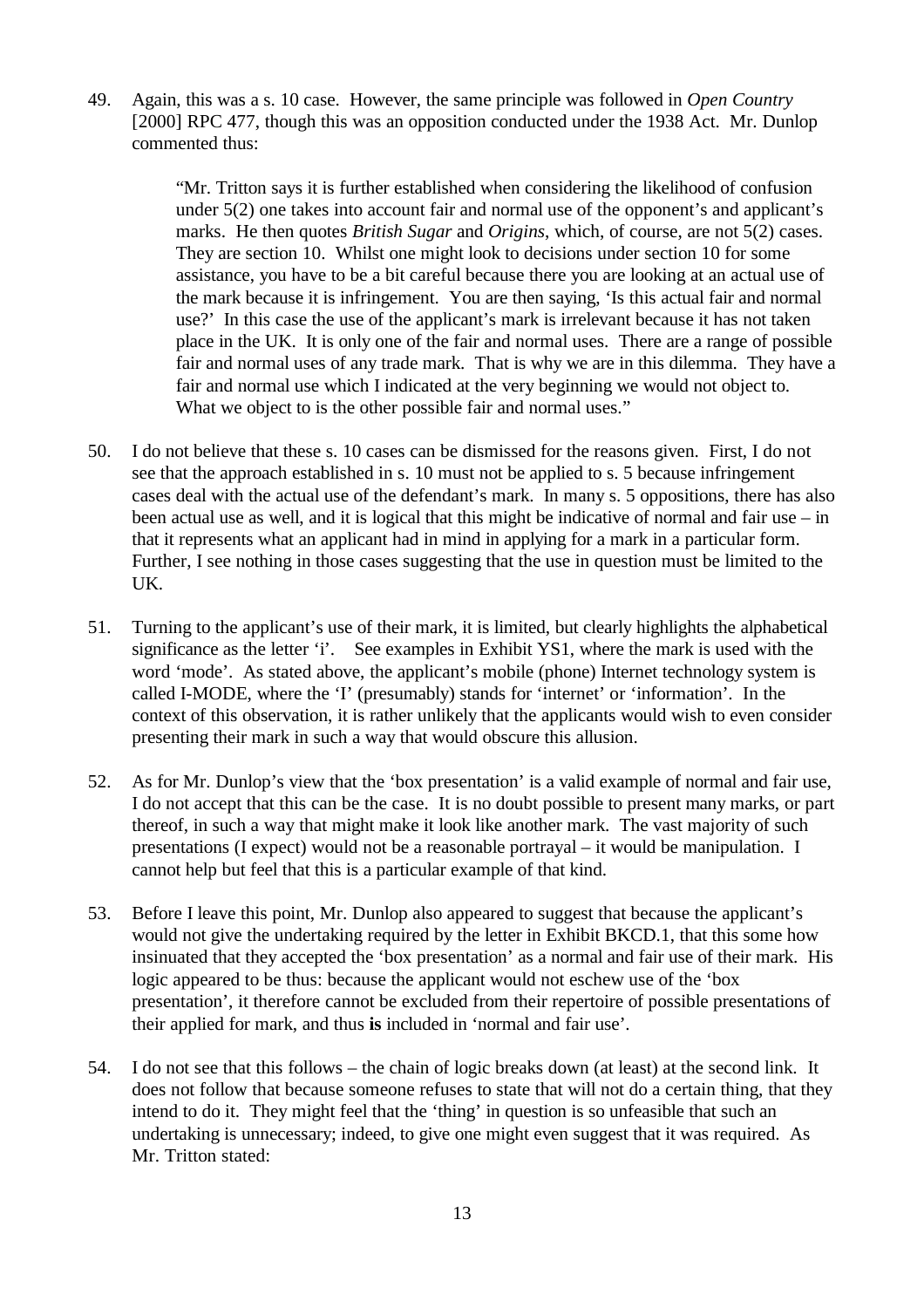"It is rather like giving somebody a knife and saying, "Please undertake to me that you will not kill somebody with it?" I say, "What an impudent suggestion." They say, "That means you are going to kill somebody with it." It is sort of manufacturing a threat out of thin air and then saying because you have not undertaken not to carry out that threat, one must assume there is a threat."

- 55. Finally, the case law is clear that marks must be compared as a whole (see *Sabel* paragraph 23); the selective edit of the applicant's mark carried out by the opponent seems to fly in the face of this principle.
- 56. The short conclusion of this section is that there I am unable to consider the 'box presentation' as a normalised and reasonable use of the applicant's mark. And, outside this, comparison of the marks in suit shows little or no similarity between them.

#### Likelihood of confusion

57. In the context of this finding, there is clearly no likelihood of confusion in this case. Even if I am wrong about the lack of likeness between the marks, I do not believe, despite the complete identity of certain of the goods in the respective parties specifications, that any similarity that might be found could amount to a confusing similarity. The opposition under s. 5(2)(b) therefore fails.

## S. 5(3)

58. I do not believe my conclusion under this section can be any different to that under the last section. This follows from the submission made by Mr. Dunlop at the hearing:

> "If we have the reputation, if you are satisfied that there would be unfair advantage taken under this fair and normal use, then for dissimilar goods or services 5(3) applies ..."

- 59. Of course, the normal and fair use he refers to is the 'box presentation' cited above, and I have, already, rejected this as a proposition. As a consequence, I am left with the marks as depicted in the application and registrations. And I have concluded that these are not similar. This really 'finishes off' this ground as well. Even if the marks were possessive of enough similarity to qualify for consideration under this section – and they had the necessary level of reputation (see *General Motors Corp v Yplon S.A.* [2000] RPC 572, paragraph 26 , i.e. known by a significant part of the public concerned), the question would then arise as to whether use of the mark applied for would have an adverse effect upon the distinctiveness or repute of the opponents' earlier marks, or gain an unfair advantage there from. In this regard, Mr. Dunlop referred to the mistaken purchase of software or peripherals, which would not be compatible with Gateway products, thereby casting aspersions on his client's reputation. This requires confusion at the point of purchase. As I have found this to be unlikely, the scenario suggested by Mr. Dunlop is something of a non-starter.
- 60. Of course, confusion is not required by s. 5(3) (*Daimler Chrysler v Alavi* (*Merc*) [2001] RPC 42). And it appears that association is not enough (*Premier Brands UK Limited v Typhoon Europe Limited* 2000 FSR 767). For the detriment or unfair advantage to operate '..there must be some sort of connection formed (I avoid the word association) between the sign used by the defendant and the mark and its associated reputation' (paragraph 86 in *Merc*). I just cannot see how such a connection would be made between marks that have the differences I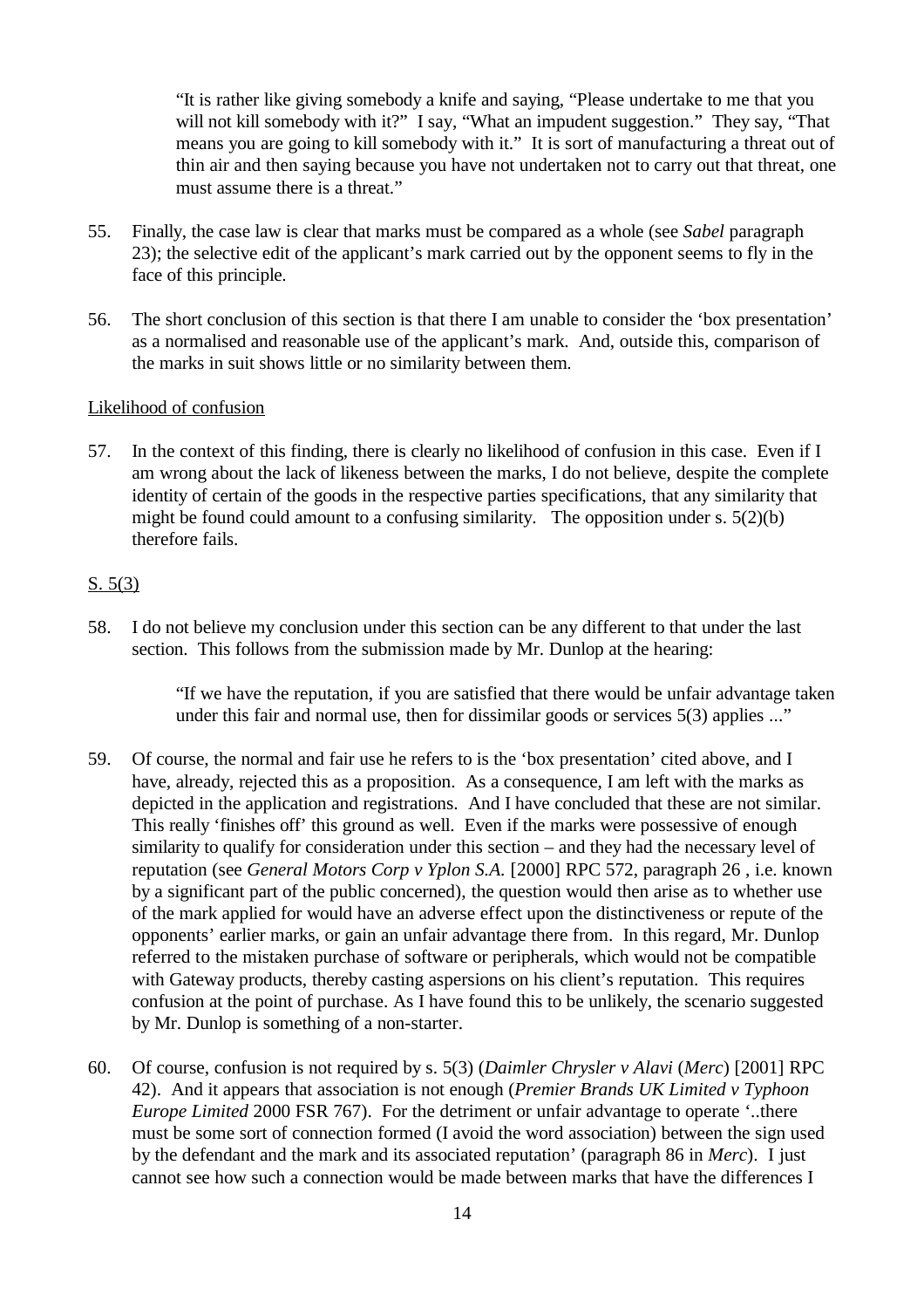discussed in paragraphs 42 to 45 above. This ground also fails.

## S. 5(4)

61. The law of passing off is a common law tort, the modern, and accepted elements of which are set in *Reckitt & Colman Products Ltd v. Borden Inc*. [1990] R.P.C. 341, at page 406:

> "The law of passing off can be summarised in one short general proposition - no man may pass off his goods as those of another. More specifically, it may be expressed in terms of the elements which the plaintiff in such an action has to prove in order to succeed. These are three in number. First he must establish a goodwill or reputation attached to the goods or services which he supplies in the mind of the purchasing public by association with the identifying 'get-up' (whether it consists simply of a brand name or trade description, or the individual features of labelling or packaging) under which his particular goods or services are offered to the public, such that the get-up is recognised by the public as distinctive specifically of the plaintiff's goods or services. Secondly, he must demonstrate a misrepresentation by the defendant to the public (whether or not intentional) leading or likely to lead the public to believe that goods or services offered by him are the goods or services of the plaintiff. ... Thirdly he must demonstrate that he suffers, or in a *quia timet* action that he is likely to suffer, damage by reason of the erroneous belief engendered by the defendant's misrepresentation that the source of the defendant's goods or services is the same as the source of those offered by the plaintiff."

- 62. There are thus three fundamental hurdles which a claimant must clear if they are to prove passing off on behalf of a defendant - that, at the relevant date (the date of application:  $2<sup>nd</sup>$ January 2001), (i) the claimant had acquired goodwill under their mark, (ii) that use of the mark would amount to a misrepresentation likely to lead to confusion as to the origin of their goods/services; and (iii) that such confusion is likely to cause real damage to the claimants goodwill (see Geoffrey Hobbs QC sitting as the Appointed Person in the *Wild Child* case [1998] 14 RPC 455 in which he gave a summary of the law of passing off).
- 63. The opponent's goodwill extends from their trade in the UK, for which their brands are ciphers. Thus use of the latter is compared, in a passing off case under the Act, with the notional use of the sign applied for. Again, this excludes the 'box presentation' as discussed above.
- 64. I have no doubt that the opponent is the possessor of a substantial goodwill under their marks in the UK. I believe that the indications emblematic of this goodwill extend beyond those registered: the opponent employs a number of variations of the 'cow-spot' motif. Nevertheless, none of these are, in my view, close enough to the applicant's mark that products carrying the latter sign – even when identical to those of the opponent's – might be misrepresented as the opponent's products. This ground also fails, and the opposition fails.

## **COSTS**

65. I see no reason to make a costs award in excess of the usual scale. Nevertheless, this still requires the opponent to acknowledge the applicant's success by paying them £2000. This is

to be paid within seven days of the expiry of the appeal period or within seven days of the final determination of this case if any appeal against this decision is unsuccessful.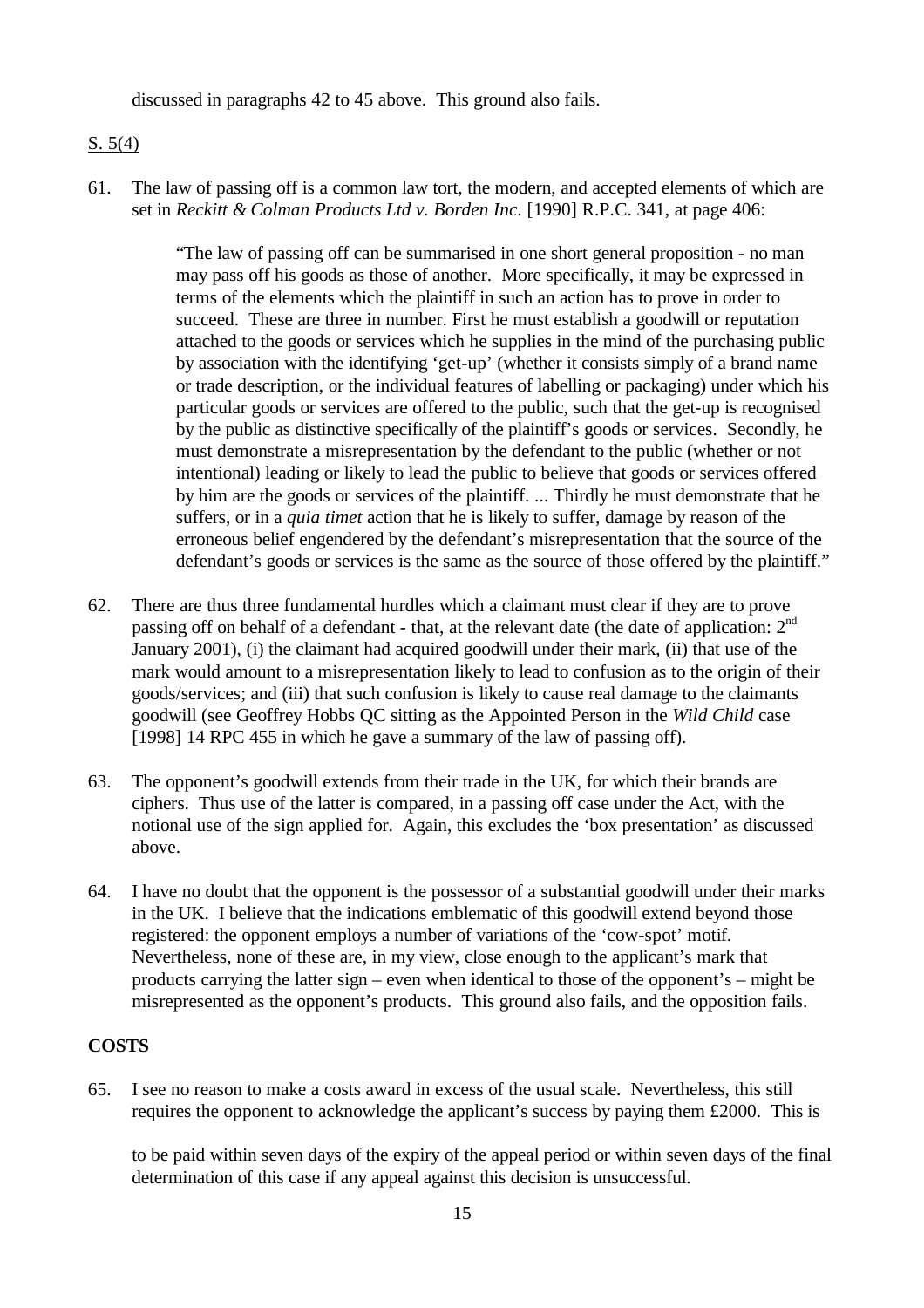**Dated this 6th Day of October 2003.**

**Dr W J Trott Principal Hearing Officer For the Registrar**